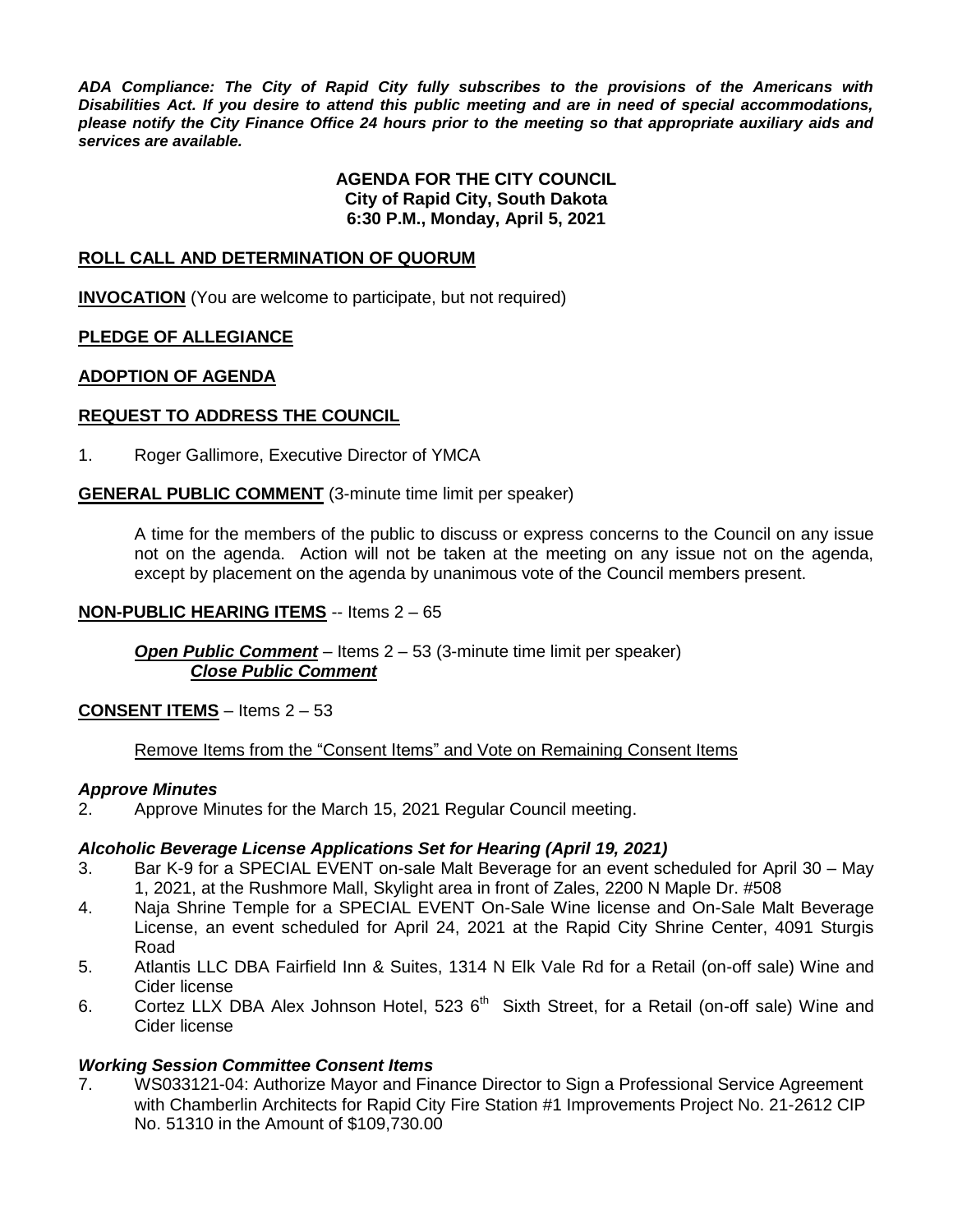- 8. WS033121-03: Approve Resolution 2021-032 a Resolution to Donate Property No Longer Needed for Municipal Purposes to the Western Dakota Tech Law Enforcement Program
- 9. WS033121-12: Authorize the Police Department to Apply for and Accept the State VOCA Grant if Awarded
- 10. WS033121-28: Authorize Mayor and Finance Officer to Sign Agreement Between the City of Rapid City and BH Services, Inc. for Parks and Recreation Custodial Services
- 11. Acknowledge the Following Volunteers for Worker's Compensation Purposes: Mrityunjay K Sani (Police Department), Lauren Kay Eccarius (Police Department), Wayne Bates (RSVP+), Harry Hunt (RSVP+), Irma Means (RSVP+), Doug Schmit (RSVP+), Kay Cox (RSVP+), Dana Eberhard (RSVP+), Elisabeth Mercer Larson (RSVP+), Merlin Larson (RSVP+), Beverly Moench (RSVP+), Mervin Moench (RSVP+), Marcie Nuenke (RSVP+)
- 12. WS033121-14: Acknowledge February 2021 General Fund Cash Balance Report
- 13. WS033121-15: Approve Request for Property Tax Abatements as Follows: Dante Dudley (Tax ID 67256), 2020, \$980.18; Dante Dudley (Tax ID 67256) 2019, \$943.66; Dante Dudley (Tax ID 67256), 2018, \$915.18. [Total for City of Rapid City: \$2,839.02]
- 14. WS033121-16: Acknowledge January 2021 Sales Tax Report
- 15. WS033121-17: Approve Resolution No. 2021-023 a Resolution Declaring Miscellaneous Personal Property Surplus to be Surplus as Trade
- 16. WS033121-38: Authorize Mayor and Finance Director to Sign Life Safety Loan Agreement with Rise 301 Family Properties in an Amount not to Exceed \$59,460.00
- 17. WS033121-01: Authorize Mayor and Finance Director to Sign the Bridge Re-inspection Program Resolution. Project No. 21-2647 / CIP 50630
- 18. WS033121-02: Approve Request and Authorize Staff to Advertise for Bids for One (1) New Current Model Year Tandem Axle Truck with Elliptical Dump Body, Estimated Cost \$150,000.00
- 19. WS033121-05: Authorize Mayor and Finance Director to Sign Professional Services Agreement between the City of Rapid City and HDR, Inc. for E Anamosa St. – Street and Storm Sewer Repairs, Project No. 21-2639-CIP No. 51153, for an Amount not to Exceed \$53,470.00
- 20. WS033121-06: City Staff Recommends Extending Contract Awarded March 31, 2020 to Simon for Hot Mixed Asphaltic Concrete
- 21. WS033121-07: City Staff Recommends Extending Contract Awarded March 31, 2020 to Simon for Limestone Gravel
- 22. WS033121-08: City Staff Recommends Extending Contract Awarded March 18, 2019 to Nebraska Grain and Salt Co. for Sodium Chloride for \$79.79 per ton for us by the Street **Department**
- 23. WS033121-09: Approve Change Order 2 to Mainline Contracting, Inc. for Northridge Booster Pump Station and Stoney Creek Booster Pump Station Improvements, Project #2178/CIP No. 50812.CD for an Increase of \$2,658.00
- 24. WS033121-10: Approve Request and Authorize Staff to Purchase two (2) New 2021 Ram 1500 Extended Cab 4X4, 5.7L, Short Box Pickup Trucks from Liberty Superstores with Matching State Bid Contract #17339 14a Pricing in the Amount of \$25,406.00 Each for a Total of \$50,812.00
- 25. WS033121-11: Authorize Staff to Advertise for Bids for Concrete Replacement for Utility Service Locations as a Result of Main Break Repairs. Estimated Cost: \$150,000.00
- 26. WS033121-13: City Staff Recommends Extending Contract Awarded May 6, 2019 to Pete Lien & Sons, Inc. for Ready Mixed Concrete
- 27. WS033121-18: Authorize Mayor and Finance Director to Sign an Agreement Between the City of Rapid City and Longbranch Civil Engineering, Inc. for Southeast Area Trunk Sewer Reconstruction – Elm Avenue to Prairie Avenue Project, Project No. 20-2571 / CIP 50829, in the Amount of \$122,370.00
- 28. WS033121-19: Authorize Mayor and Finance Director to Sign an Amendment to the Original Agreement Between the City of Rapid City and Advanced Engineering and Environmental Services, Inc. (AE2S) for Engineering Services for Elk Vale Lift Station Gravity Main & Force Main Upgrades Project No. 18-2480 / CIP No. 50729, in the Amount of \$4,627.00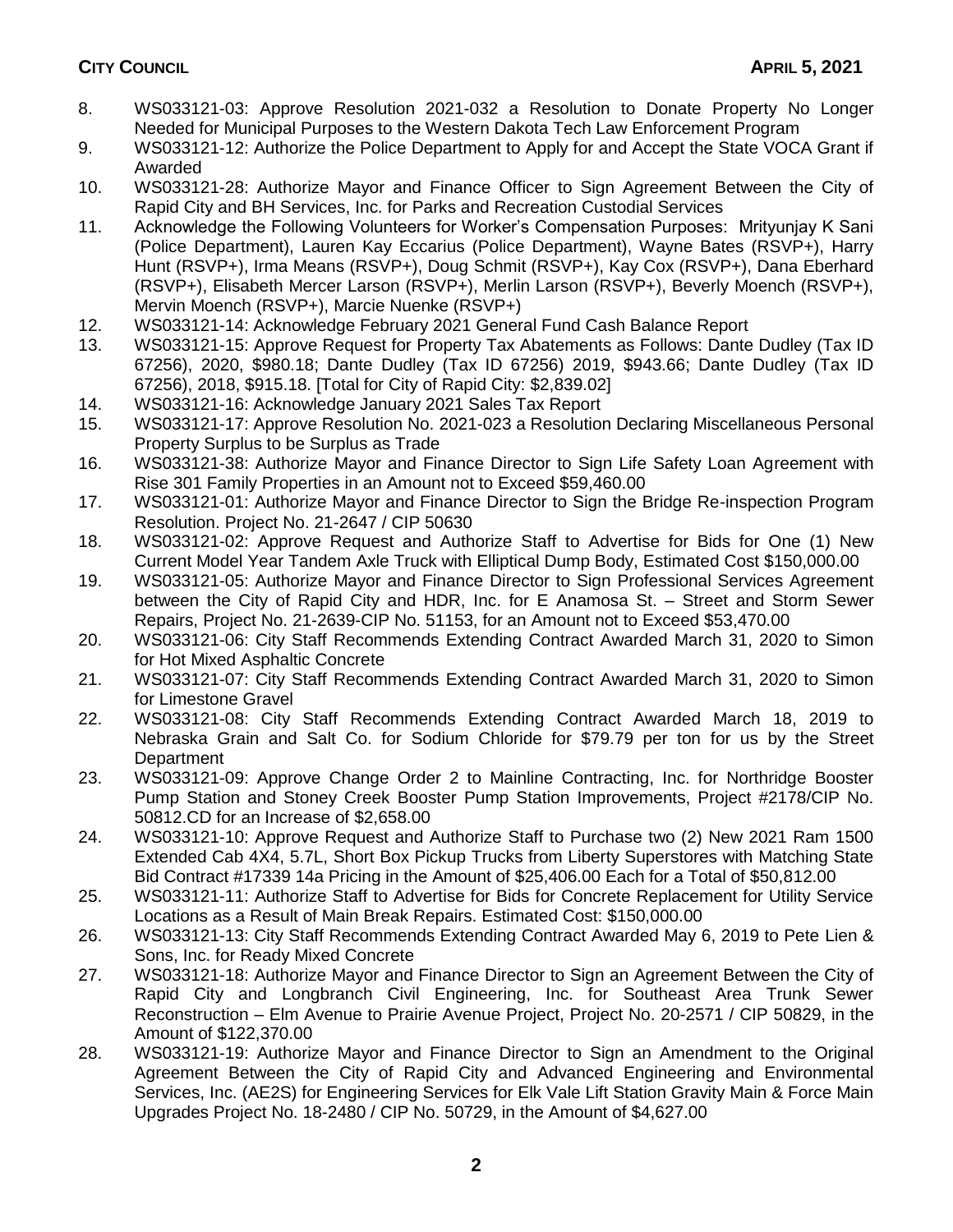- 29. WS033121-20: Authorize Staff to Advertise for Bids for the St. Andrew Street East of Palo Verde Drive-Street Reconstruction and Utility Project, Project No. 20-2604 / CIP 51260. Cost \$1,080,000.00
- 30. WS033121-21: Authorize Mayor to Sign as Applicant and Owner for Vacation/Relocation of Section Line Right-Of-Way Request for a Section Line Right-Of-Way Adjacent to the Water Reclamation Facility
- 31. WS033121-22: Approve Request and Authorize Staff to Purchase One (1) New 2021 Ford F150 4WD Reg Cab 8 Foot Box Pickup Truck Through the Sourcewell Cooperative Contract #120716- NAF with National Auto Fleet in the Amount of \$28,068.12
- 32. WS033121-23: Authorize Staff to Advertise for Pavement Rehabilitation Project Elm Avenue, Project No. 19-2549 / CIP 50844 for \$370,000.00
- 33. WS033121-24: Approve and Authorize Mayor and Finance Director to Sign Amendment No. 2 with FMG engineering, Inc. for Elk Vale Reservoir Water Level Investigation, Project No. 19- 2511/CIP No. 51238. This is a No Cost Schedule Change
- 34. WS033121-25: Authorize Staff to Advertise Bids for St. Patrick St. Reconstruction, Project No. 15-2296 / CIP No. 50456 Estimated Cost \$900,000.00
- 35. WS033121-26: Authorize Mayor and Finance Director to Sign Covenant Agreement between the City of Rapid City and Michael and Stacie Hayes Allowing Connection to City Water System at 3700 143rd Ave.
- 36. WS033121-27: Authorize Mayor and Finance Director to Sign a Professional Services Agreement between the City of Rapid City and FMG Engineering, for Perrine and Unnamed Tributary Drainage Basin Design Plan (DBDP) Amendment – Phase 4, Project No. 18-1430 / CIP No. 51189.4, for an Amount not to Exceed \$121,062.50
- 37. WS033121-37: Authorize Mayor and Finance Director to Sign Resolution No. 2021-026, a Resolution to Approve the Formation of the Blake 2 Road District

# *CIP Committee Consent Items*

- 38. No. CIP031921-00 Approve CIP minutes from March 19, 2021
- 39. No. CIP031921-01 Approve CIP carry forward from 2020
- 40. No. CIP031921-02 Discuss 2022-2026 Five Year CIP Plan
- 41. No. CIP031921-03 Discuss 2022-2026 Five Year Government Facilities Plan
- 42. No. CIP031921-04 Discuss Sioux Park Tennis Courts Resurfacing

# *Community Development Consent Items*

- 43. 21TP004: Rapid City Year End 2020 Population Estimate
- 44. 21TP007: Authorize the Mayor and Finance Director to Sign the Professional Services Agreement with SRF Consulting Group, Inc. for the Transit Development Plan in an Amount not to Exceed \$149,924.72
- 45. WS033121-30: Authorize Submission of the Historic Preservation Commission Certified Local Government Grant Application for 2021-2022 and Receipt of Funds Associated with the Grant
- 46. WS033121-31: Authorize Mayor and Finance Director to Sign the CDBG-CV3 Community Development Block Grant Contract for Pennington County Health and Human Services
- 47. WS033121-32: Authorize Mayor and Finance Director to Sign FY20 CDBG-CV3 Community Development Block Grant Contract for the Young Men's Christian Association of Rapid City
- 48. WS033121-33: Authorize Mayor and Finance Director to Sign FY21 Application for Federal Assistance SF-424, SF424-D, and Certifications
- 49. WS033121-34: Authorize Mayor and Finance Director to Sign FY19 CDBG Community Development Block Grant contract for Abbott House
- 50. WS033121-35: Authorize Mayor and Finance Director to Sign CDBG CARES Act Grant Funding Approval/Agreement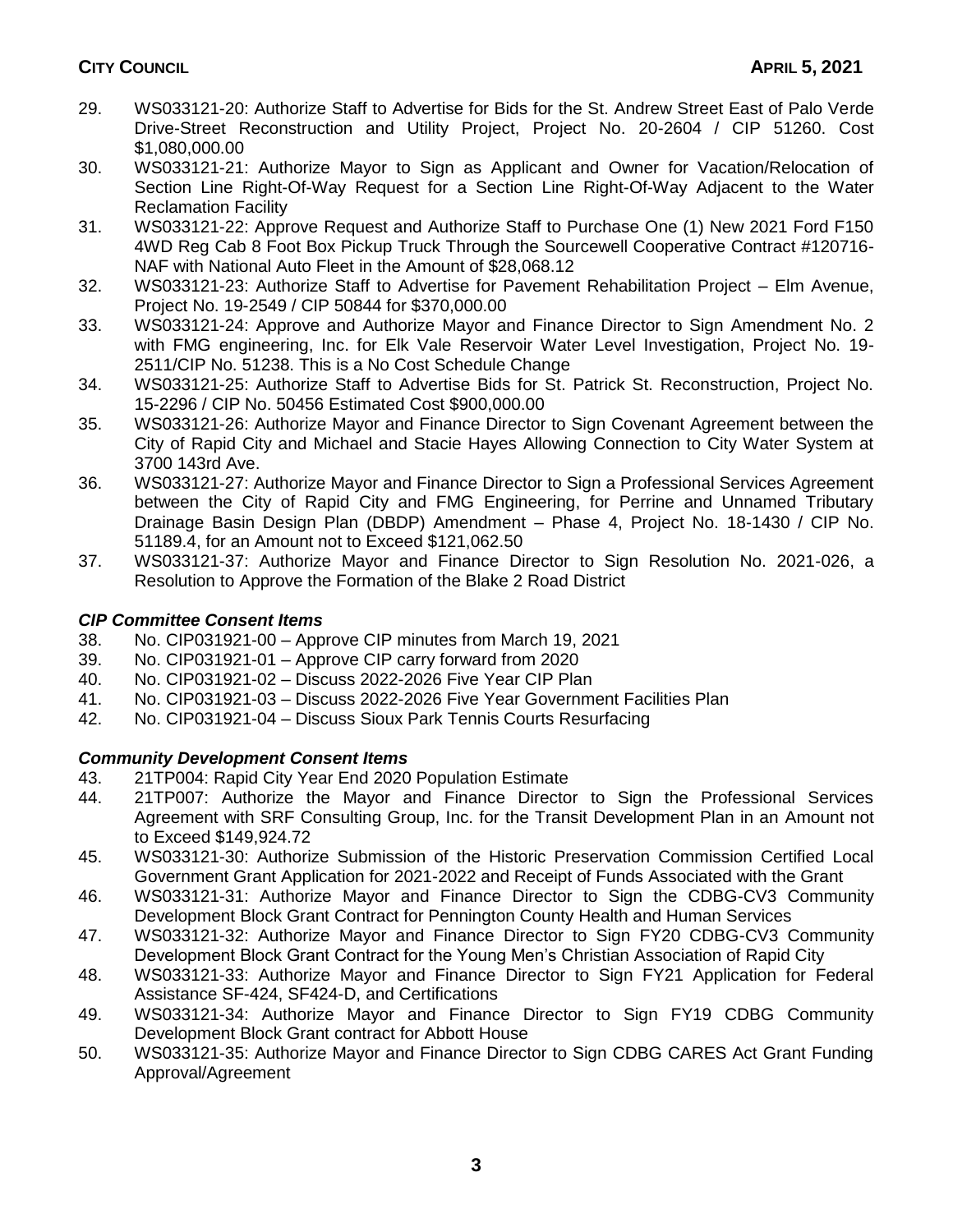# **CITY COUNCIL APRIL 5, 2021**

## *Bid Award Consent Items*

- 51. CC040521-04.1 Approve award of total bid for 2021 Street Patching Project, Project No. 20- 2619 / CIP No. 50549 opened on March 30, 2021 to the lowest responsible bidder, Simon Contractors of SD, Inc. in the amount of \$148,585.50
- 52. CC040521-04.2 Approve award of total bid for E Watertown St Water Main Replacement, Project No. 20-2501 / CIP No. 51076 opened on March 30, 2021 to the lowest responsible bidder, Mainline Contracting, Inc. in the amount of \$569,962.85
- 53. CC040521-04.3 Approve award of total bid for 2020 Miscellaneous Improvements Projects, General Civil Projects, Project No. 20-2605 / CIP No. 51132.1 (Re-Bid) opened on March 30, 2021 to the lowest responsible bidder, Simon Contractors of SD, Inc. in the amount of \$2,184,370.93

END OF CONSENT ITEMS

## **NON-CONSENT ITEMS** – Items 54 – 65

*Open Public Comment* – Items 54 – 65 (3-minute time limit per speaker) *Close Public Comment*

### *Ordinances*

54. WS022421-08: Second Reading of Ordinance No. 6480 an Ordinance to Clarify Provisions Related to the Rapid City Regional Airport Board and to Expand its Membership by Amending Provisions in Chapter 2.72 of the Rapid City Municipal Code

### **Recommendation: Approve**

55. WS031021-26 – Second Reading of Ordinance 6478 Regarding Supplemental Appropriation #1 for 2021

#### **Recommendation: Approve**

56. WS031021-01: Second Reading Ordinance No. 6479 An Ordinance to Amend Provisions in Rapid City Municipal Code Chapter 2.40 to Authorize the Finance Officer to Perform the Duties of the Finance Director

#### **Recommendation: Approve**

57. No. 21RZ010 - First Reading, Ordinance 6481, an Ordinance Amending Section 17.06 of Chapter 17 of the Rapid City Municipal Code, a request by Ferber Engineering Co., Inc. for Hay Land, LLC for a Rezoning request from Light Industrial District to General Commercial District for, generally described as being located south of Seger Drive at the end of 143 Avenue. **Recommendation: Approve**

## *Working Session Committee Items*

- 58. WS033121-36: Appeal by Jesse Herrera of an Exception Request Denial to Allow a Second Residential Driveway Approach on a Collector Street **Recommendation: Deny**
- 59. WS033121-39: Authorize OneHeart to Demolish 230 Quincy Street **Recommendation: Approve**
- 60. WS033121-40: Authorize Mayor and Finance Director to Sign Various Sponsorship and Naming Agreements Regarding Fitzgerald Stadium **Recommendation: Approve**
- 61. WS033121-29: Introduction and Acknowledgement of the Strategic Housing Plan Draft **Recommendation: Acknowledge**

## *Community Development Items*

62. No. 21PL010 - A request by Ferber Engineering Co., Inc. for Brad and Sandra Estes for a Preliminary Subdivision Plan for proposed Lots A and B of Tract 4 of the NW1/4, generally